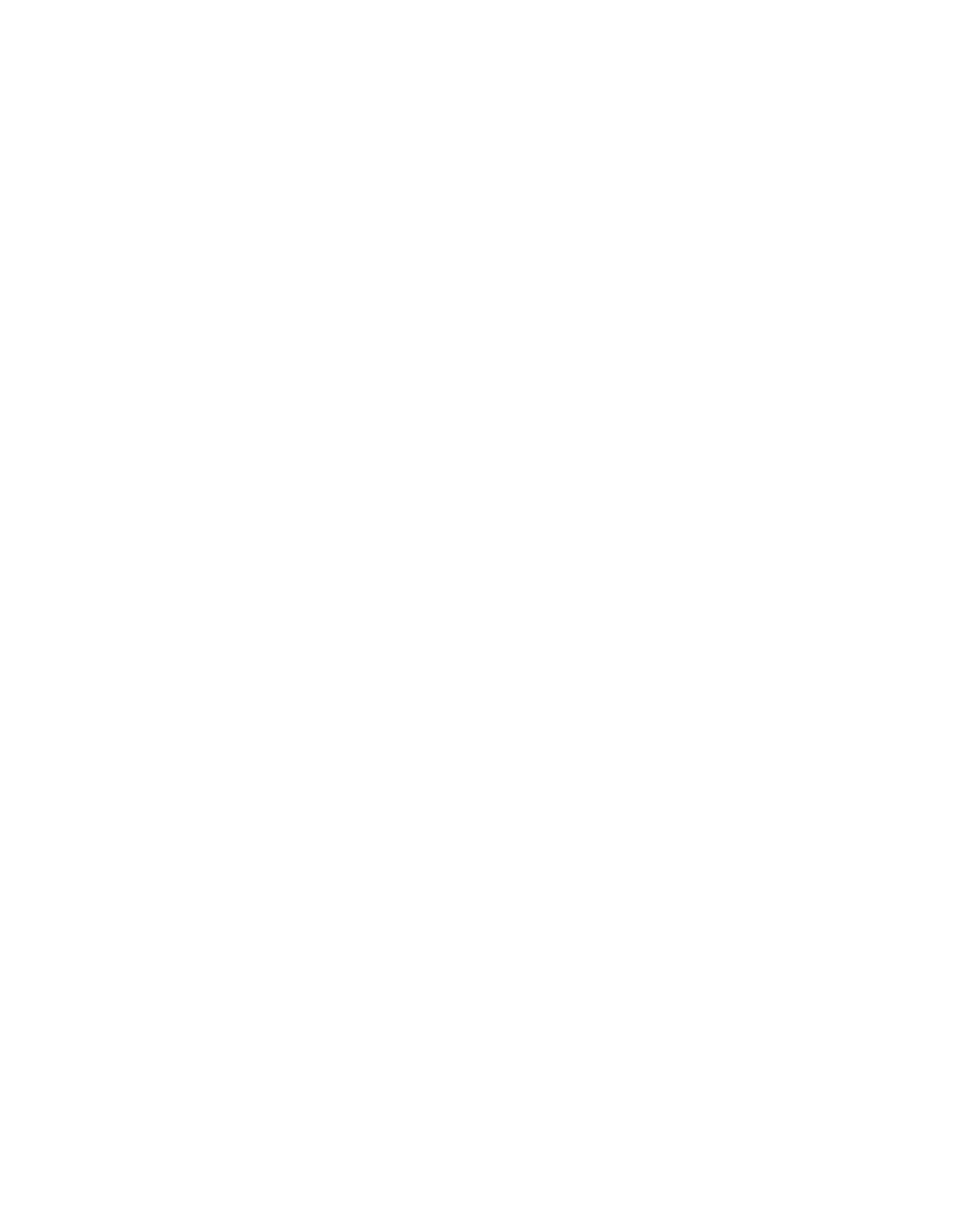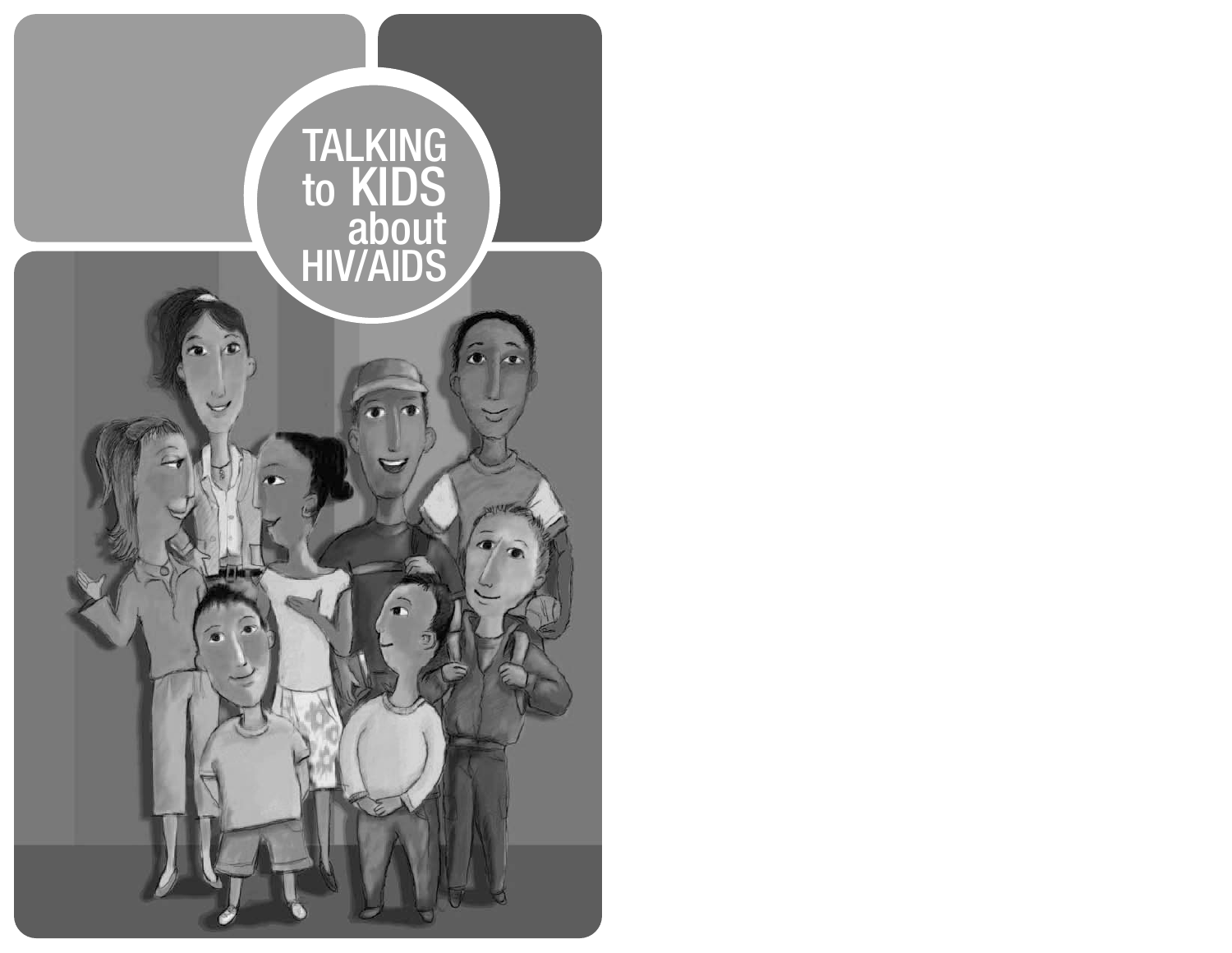#### HIV/AIDS abo to KIDS **TALKING**



## Why this booklet? Why this booklet?

significant adults talk to kids about HIV/AIDS. It provides the significant adults talk to kids **about HIV/AIDS**. It provides the basic facts about HIV and AIDS, and it contains suggestions basic facts about HIV and AIDS, and it contains suggestions This booklet has been written to help parents and other This booklet has been written to help parents and other on how to discuss these facts with kids. on how to discuss these facts with kids.

> Published by the Canadian HIWAIDS Information Centre, a program of the Canadian Public Health Association, in<br>co-operation with sex education experts, HIWAIDS service providers and people living with or affected by HIWAIDS co-operation with sex education experts, HIV/AIDS service providers and people living with or affected by HIV/AIDS Published by the Canadian HIV/AIDS Information Centre, a program of the Canadian Public Health Association, in throughout Canada. March 2005. throughout Canada. March 2005.

Production of this document has been made possible through a financial contribution from the Public Health Agency<br>of Canada. The views expressed herein do not necessarily represent the views of the Public Health Agency of of Canada. The views expressed herein do not necessarily represent the views of the Public Health Agency of Canada. Production of this document has been made possible through a financial contribution from the Public Health Agency

Based on "We Need to Know about AIDS: A Guide for Parents on Talking with Their Children about AIDS," Based on "We Need to Know about AIDS: A Guide for Parents on Talking with Their Children about AIDS," Health Canada, 1997. Health Canada, 1997.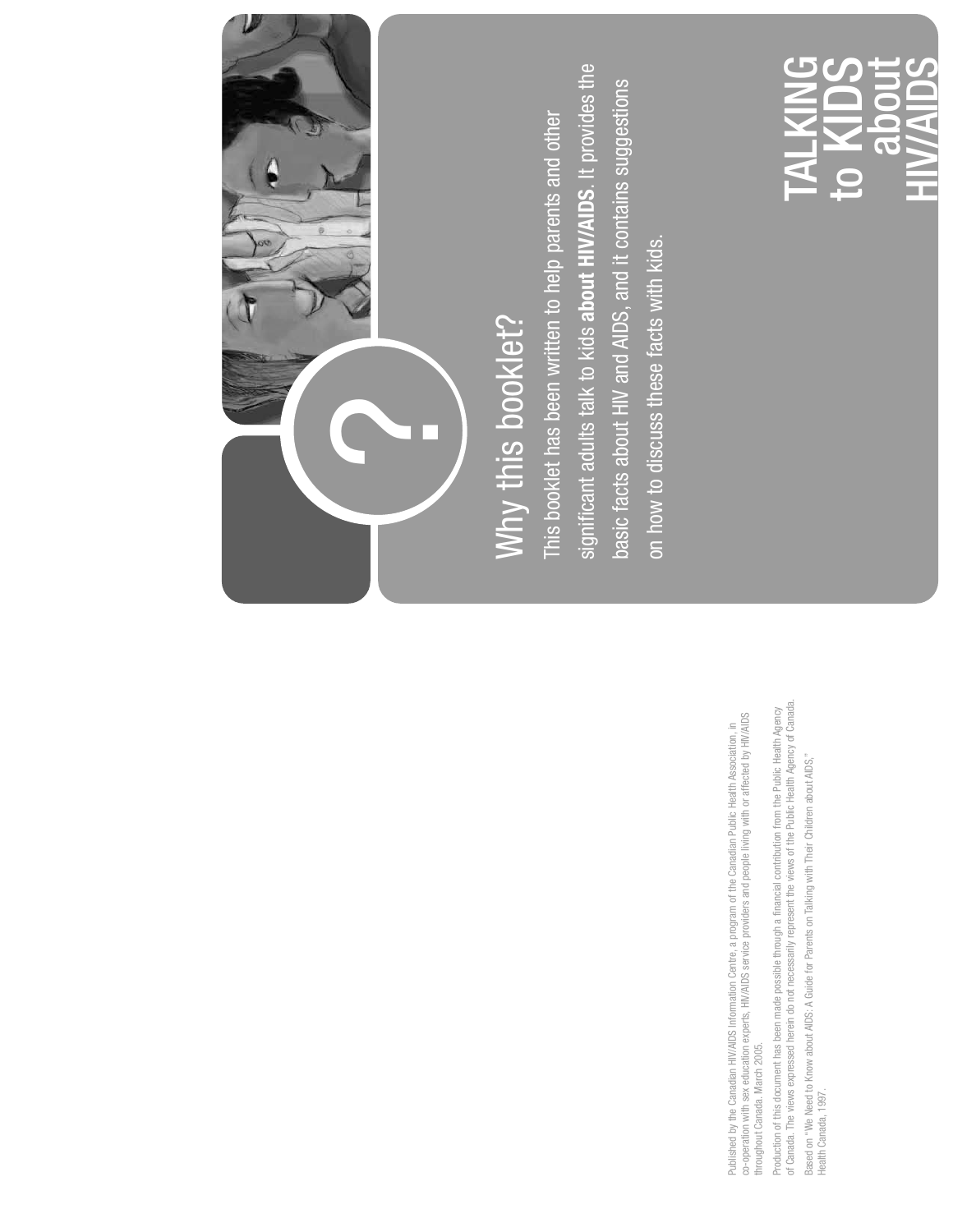|           | Talking can be difficult. | sexually active. Remember, research shows that children who are well informed and comfortable<br>Some people worry that discussing sex with children and youth will encourage them to become<br>that are not easy for some people. But, when you talk to kids about sensitive matters, you are<br>There are things you can do to make sensitive conversations with kids more comfortable.<br>Talking about HIV/AIDS often means talking about topics related to sex and drug use, topics<br>in talking about sexuality are less likely to have sexual intercourse in their adolescence<br>showing them that you care about their health and happiness.                                                                                                                        | Talk at their level, using age-appropriate language and ideas to make sure they understand.<br>Be willing to answer questions yourself, and always be honest. Talking is a two-way street.<br>Listen carefully. Take their responses and questions seriously, and let their questions guide<br>Ask for opinions, not personal information - there is a difference. | Don't feel that you have to have all the answers; just let them know you'll find out, or offer<br>to find the answer with them.<br>your conversation.                                                                                                 | Don't think that you have to cover all topics in one conversation; "little talks" more often<br>are better than one "big talk" | Don't be afraid to admit that your are embarrassed, but be sure to tell your child you want<br>Do not assume your opinion is the only valid one. Be mature enough to accept that a child<br>or youth may have different ideas than you. | to talk anyway.                                                                           |
|-----------|---------------------------|-------------------------------------------------------------------------------------------------------------------------------------------------------------------------------------------------------------------------------------------------------------------------------------------------------------------------------------------------------------------------------------------------------------------------------------------------------------------------------------------------------------------------------------------------------------------------------------------------------------------------------------------------------------------------------------------------------------------------------------------------------------------------------|--------------------------------------------------------------------------------------------------------------------------------------------------------------------------------------------------------------------------------------------------------------------------------------------------------------------------------------------------------------------|-------------------------------------------------------------------------------------------------------------------------------------------------------------------------------------------------------------------------------------------------------|--------------------------------------------------------------------------------------------------------------------------------|-----------------------------------------------------------------------------------------------------------------------------------------------------------------------------------------------------------------------------------------|-------------------------------------------------------------------------------------------|
| $\bullet$ | Why talk about HIV/AIDS?  | AIDS from the media, adult conversations or their peers. Knowledgeable parents, teachers, public<br>health workers and other trusted adults who have access to credible, age-appropriate learning<br>materials will be able to help young people acquire a better understanding of HIV/AIDS and of<br>people living with HIV/AIDS. This understanding can help kids develop the skills they need to<br>spreading rapidly throughout the world. Most young people have already heard about HIV or<br>get them<br>Kids need to know about HIV/AIDS for many reasons. HIV/AIDS is a serious disease that is<br>make healthy decisions, know what healthy (and unhealthy) relationships are, and<br>involved in addressing the stigma and discrimination that surrounds HIV/AIDS. | stigma that<br>As the rate of HIV rises, it is increasingly likely that young people will know someone who has<br>the virus. Information will help them respond with respect and compassion to people with<br>HIV/AIDS. They will be less likely to criticize or tell cruel jokes, or to perpetuate the<br>people living with HIV/ADS face on a daily basis.       | Many kids have fears about diseases, and need to be given information for reassurance.<br>Here are a few other reasons for talking to children and youth about HIV/AIDS:<br>Some young people believe myths about HIV/AIDS that need to be dispelled. | Children and youth have natural curiosity and may ask questions that you need to be<br>prepared to answer.                     | Research shows that youth who understand the facts and risks associated with sex will<br>delay their first sexual experience, thus reducing the risks associated with early sexual<br>behaviour.                                        | Positive discussions with trusted adults will help kids have more healthy attitudes about |

 $\sqrt{2}$ 

By giving them the information they need to make safer and healthier choices, you can relationships, love, and sex. relationships, love, and sex.  $\bullet$ 

• Focus on providing factual information – kids respond well to information that is prove-able,

Focus on providing factual information - kids respond well to information that is prove-able,

• Once you have talked, let them know you're always available if they want to talk more, or

Once you have talked, let them know you're always available if they want to talk more, or

• Let them know where they can get more information and give them some guidance about

Let them know where they can get more information and give them some guidance about

Most importantly, learn as much as you can before talking with children or youth. It's important to separate fact from fiction before talking about HIV/AIDS. This guide can be a useful starting tool, and there are many other resources listed at the end that will help you learn more about tool, and there are many other resources listed at the end that will help you learn more about<br>HIV/AIDS.

to separate fact from fiction before talking about HIV/AIDS. This guide can be a useful starting

Most importantly, learn as much as you can before talking with children or youth. It's important

assessing what sources of information are reliable.

assessing what sources of information are reliable.

and that is free from judgements.

and that is free from judgements.

 $\bullet$ 

have more questions.

 $\overline{a}$ 

have more questions.

ä

- By giving them the information they need to make safer and healthier choices, you can encourage kids who are already sexually active to use safer sex practices. encourage kids who are already sexually active to use safer sex practices.
- Young people need information in order to understand and reduce the risks associated with • Young people need information in order to understand and reduce the risks associated with injection drug use. injection drug use.  $\bullet$

seems slight or significant, they need to be informed. HIV/AIDS affects us all. By providing accurate information, you can address questions and curiosity, reduce fears, avoid the possibilities of their Talking about HIV and AIDS with kids may not be easy but, whether their present risk of infection Talking about HIV and AIDS with kids may not be easy but, whether their present risk of infection information, you can address questions and curiosity, reduce fears, avoid the possibilities of their seems slight or significant, they need to be informed. HIV/AIDS affects us all. By providing accurate getting the wrong information from less reliable sources, and help the children and youth you getting the wrong information from less reliable sources, and help the children and youth you care about make healthier choices. care about make healthier choices.  $\infty$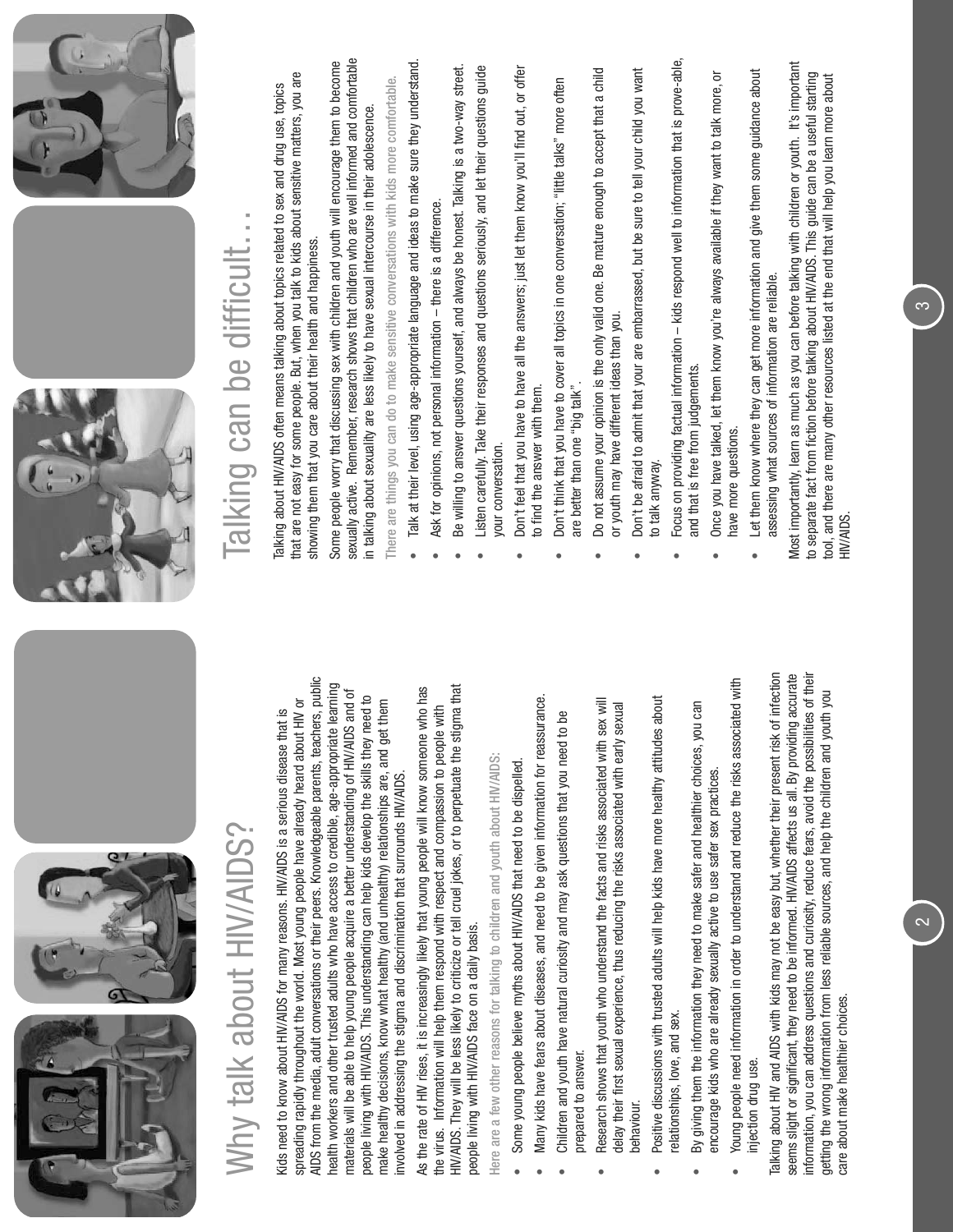## Starting a conversation... Starting a conversation...

One of the biggest mistakes adults make in terms of talking to kids about topics related to sexual One of the biggest mistakes adults make in terms of talking to kids about topics related to sexual health is waiting for the kids to ask questions. Most children won't ask questions about things health is waiting for the kids to ask questions. Most children won't ask questions about things that they think adults are uncomfortable talking about, and the opportunity will be missed if that they think adults are uncomfortable talking about, and the opportunity will be missed if adults don't take the lead. adults don't take the lead.

much of a response once you have, there are different ways to go about starting a conversation. much of a response once you have, there are different ways to go about starting a conversation. HIV/AIDS than other adults may. If you have a hard time bringing up the subject, or don't get HIV/AIDS than other adults may. If you have a hard time bringing up the subject, or don't get Depending on your relationship with the child or youth, you may find it easier to talk about Depending on your relationship with the child or youth, you may find it easier to talk about

First, it's important to set the tone, so that both you and the child will be comfortable and First, it's important to set the tone, so that both you and the child will be comfortable and have plenty of time to talk. Here are some suggestions: have plenty of time to talk. Here are some suggestions:

- Choose a time when you're both relaxed, and there are no distractions. Choose a time when you're both relaxed, and there are no distractions.
- Don't corner the child, such as in a car. Instead, bring up the subject when you are doing Don't corner the child, such as in a car. Instead, bring up the subject when you are doing some activity together, such as making a meal or doing the dishes. some activity together, such as making a meal or doing the dishes.
- Post a newspaper clipping about HIV/AIDS on the fridge and then start a conversation about it. • Post a newspaper clipping about HIV/AIDS on the fridge and then start a conversation about it.
- Introduce the topic. Kids may not want to start a conversation right away, but they will know • Introduce the topic. Kids may not want to start a conversation right away, but they will know that you are available when they're ready. Sexual health is taught in many schools across that you are available when they're ready. Sexual health is taught in many schools across

the country. Be ready to start a conversation with your child if he or she mentions the topics covered at school. child if he or she mentions the topics covered at school. the country. Be ready to start a conversation with your

Sometimes, all it takes to get a great conversation Sometimes, all it takes to get a great conversation started is the perfect opener. Here are a few started is the perfect opener. Here are a few icebreakers to get a discussion started: icebreakers to get a discussion started:

- Have you learned anything about HIV/AIDS this year?" Have you learned anything about HIV/AIDS this year?" "We were never taught about HIV/AIDS in school. • "We were never taught about HIV/AIDS in school.
- "I read an article that said unsafe sex and sharing • "I read an article that said unsafe sex and sharing needles is causing HIV to spread. Have you needles is causing HIV to spread. Have you heard this?"
- your teachers talk to your class about these things?" discussed how important it is to use condoms. Do discussed how important it is to use condoms. Do your teachers talk to your class about these things?" "Somebody at work said his daughter's class • "Somebody at work said his daughter's class
	- "What have you learned about HIV? Can you tell "What have you learned about HIV? Can you tell me about it?" me about it?"



5





# Stopping a conversation... Stopping a conversation..

Sometimes, the way we say things or ask questions can encourage kids to talk. Sometimes, the way we say things or ask questions can encourage kids to talk. These statements are "door openers": These statements are "door openers":

- "What do you think?" • "What do you think?"
- "That's a good question." • "That's a good question."
- "I don't know, but I'll find out." • "I don't know, but I'll find out."
- "Do you know what that word means?" • "Do you know what that word means?"
- "I'm glad you told me about that." • "I'm glad you told me about that."

Other times, we may stop a conversation by saying things that discourage discussion. Other times, we may stop a conversation by saying things that discourage discussion. The following statements are "door closers": The following statements are "door closers":

- "You're too young." • "You're too young."
- "Where did you hear that?" • "Where did you hear that?"
- "I don't care what your friends are doing…" "I don't care what your friends are doing...
- "That's not your business." • "That's not your business."
- "We can talk about that when you need to know." • "We can talk about that when you need to know."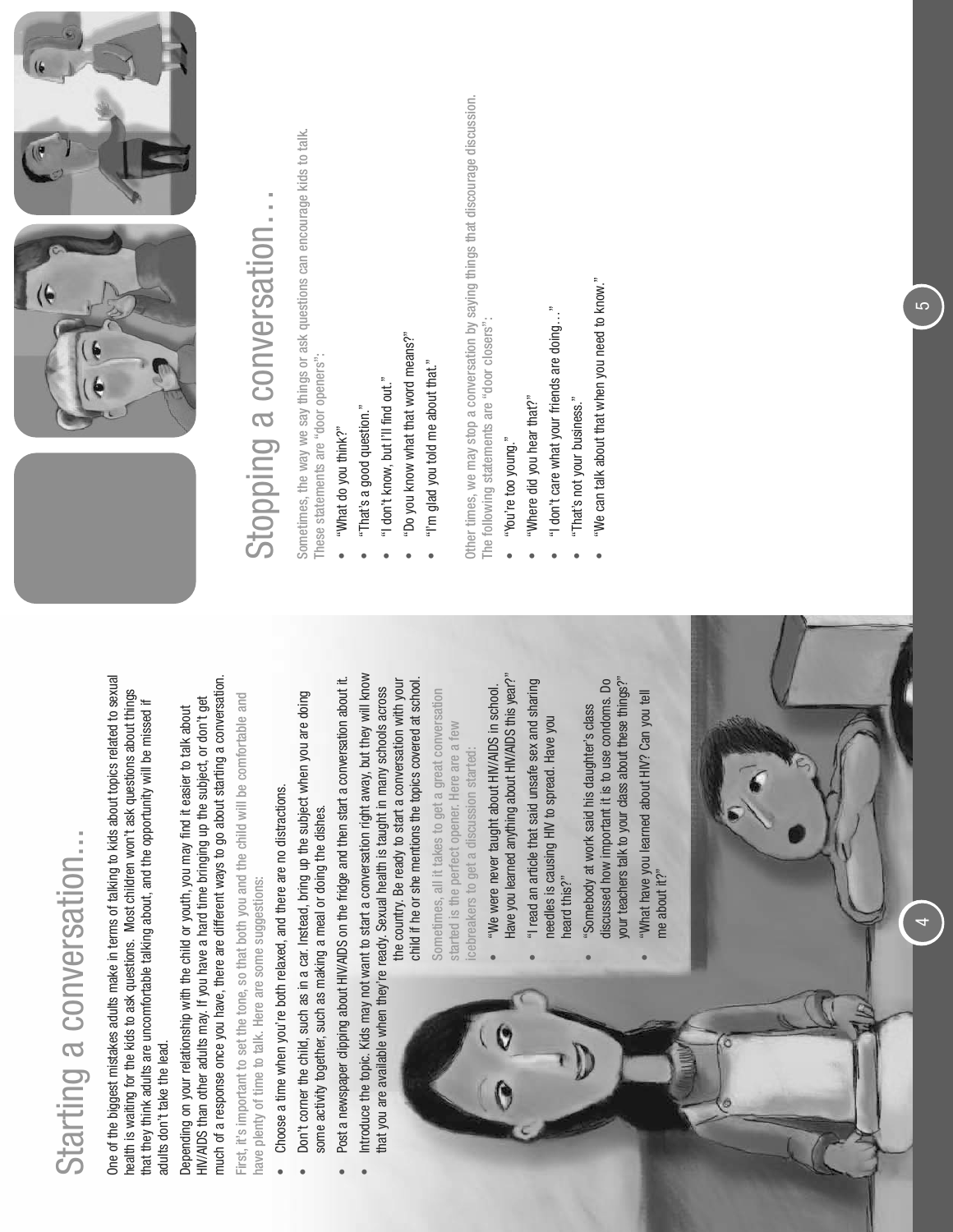

#### YOU TELL THEM, WHAT SHOULD AND WHEN? HAT SHOU  $\left(\begin{array}{c} \text{ } \\ \text{ } \\ \text{ } \\ \text{ } \end{array}\right)$

know. And, kids will usually take what they need from what about HIV/AIDS, and what kind of information they need to about HIV/AIDS, and what kind of information they need to The following information is meant as a guideline of what The following information is meant as a guideline of what Every child and youth is different. As the adult, it is up to bunch of "little talks" will be more effective than just one bunch of "little talks" will be more effective than just one Every child and youth is different. As the adult, it is up to know. And, kids will usually take what they need from w ou are telling them, and discard what is not relevant to you are telling them, and discard what is not relevant to ou to gauge what facts kids will be able to understand you to gauge what facts kids will be able to understand "big talk." It's also important to remember that kids of hem at the time. So it's important to remember that a big talk." It's also important to remember that kids of them at the time. So it's important to remember that a all ages can benefit from conversations about healthy ages can benefit from conversations about healthy relationships and the importance of self-respect. lationships and the importance of self-respect. o tell kids, and when.

### Pre-schoolers (ages 3-4) Pre-schoolers (ages 3-4)

to tell kids, and when.

girls. In terms of HIV/AIDS information, most pre-schoolers answer questions about the differences between boys and answer questions about the differences between boys and girls. In terms of HIV/AIDS information, most pre-schoolers good lines of communication. You can tell children things are too young for in-depth discussions about viruses and good lines of communication. You can tell children things are too young for in-depth discussions about viruses and disease, but you can encourage them to ask questions if disease, but you can encourage them to ask questions if Some children at this stage can understand much more Some children at this stage can understand much more than we think they can. This is a good time to establish than we think they can. This is a good time to establish ike what sex is, introduce names for body parts, and like what sex is, introduce names for body parts, and they heard something from friends, or on TV. they heard something from friends, or on TV.

## foung children (ages 5-9) Young children (ages 5-9)

t's transmitted. Explain it to them in simple terms, and don't it's transmitted. Explain it to them in simple terms, and don't and "AIDS" mean. And you may want to tell them that HIV is they will need to understand that HIV is not that easy to catch. Children at this stage are starting to understand more about about HIV/AIDS, but may not understand what it is and how and "AIDS" mean. And you may want to tell them that HIV is they will need to understand that HIV is not that easy to catch Children at this stage are starting to understand more about get too technical. You can explain what the acronyms "HIV" about HIV/AIDS, but may not understand what it is and how get too technical. You can explain what the acronyms "HIV" over time. Let them know that it's not like a cold, though over time. Let them know that it's not like a cold, though – the world and their place in it, and may have questions or ears about illnesses and diseases. They may have heard the world and their place in it, and may have questions or fears about illnesses and diseases. They may have heard a germ in some people's blood that can make them sick a germ in some people's blood that can make them sick

#### Pre-teens (ages 10-12) Pre-teens (ages 10-12)

Pre-teens are becoming more concerned about their bodies and their looks. At this age, they can understand the idea of Pre-teens are becoming more concerned about their bodies and their looks. At this age, they can understand the idea of concerns with you, but it's important to be available to talk, concerns with you, but it's important to be available to talk, no matter what the subject. You should talk to them about spread, and how they can protect themselves from HIV as no matter what the subject. You should talk to them about spread, and how they can protect themselves from HIV as cause and effect. They may not talk as openly about their cause and effect. They may not talk as openly about their need information about alcohol and drug use too, so that sexuality, sexual orientation, sexual activities, how HIV is well as other sexually transmitted infections (STIs). They well as other sexually transmitted infections (STIs). They need information about alcohol and drug use too, so that sexuality, sexual orientation, sexual activities, how HIV is they can make healthy decisions. they can make healthy decisions.

### Early teens (ages 13-15) Early teens (ages 13-15)

subjects. Do not avoid talking with early teens about sex, drugs subjects. Do not avoid talking with early teens about sex, drugs it up again to make sure they remember the details and under-Around this age, kids might be resistant to talking about personal it up again to make sure they remember the details and under-Around this age, kids might be resistant to talking about personal want to talk with them because you want them to be safe, not want to talk with them because you want them to be safe, not sexual health. This would be a good age to discuss how to tell uncommon. If you've already talked about it in the past, bring uncommon. If you've already talked about it in the past, bring sexual health. This would be a good age to discuss how to tell because you want to pry into their personal lives. It may also and HIV/AIDS risks, because sexual activity at this age is not because you want to pry into their personal lives. It may also and talk about peer pressure and the importance of being in and HIV/AIDS risks, because sexual activity at this age is not the difference between healthy and unhealthy relationships, and talk about peer pressure and the importance of being in the difference between healthy and unhealthy relationships, stand the realities of risky behaviours. Let them know you be a good idea to have a family doctor talk to teens about stand the realities of risky behaviours. Let them know you be a good idea to have a family doctor talk to teens about control of the decisions they make about their own bodies. control of the decisions they make about their own bodies.

### Late teens (ages 16-19) ate teens (ages 16-19)

At this stage, the pressure to be sexually active is strong. Many At this stage, the pressure to be sexually active is strong. Many youth believe that they cannot be infected by HIV or other STIs, youth believe that they cannot be infected by HIV or other STIs, them know you are always available to talk. If your teen hasn't them know you are always available to talk. If your teen hasn't behaviours such as unprotected sex and sharing needles. Try but adults need to let teens know about the realities of risky behaviours such as unprotected sex and sharing needles. Try them know that you only want what's best for them, and let but adults need to let teens know about the realities of risky not to judge their beliefs or attitudes on these topics but let health by this point, be sure to encourage them to make an them know that you only want what's best for them, and let spoken to a doctor or health care professional about sexual not to judge their beliefs or attitudes on these topics but let spoken to a doctor or health care professional about sexual health by this point, be sure to encourage them to make an appointment to do so. appointment to do so.

D

know about how drugs and alcohol can affect their judgement, and they need to know about the know about how drugs and alcohol can affect their judgement, and they need to know about the kissing, masturbation and other sexual activities that do not include penetration. Teens need to high risk of sharing needles to inject drugs (including steroids) and to do piercings or tattooing. high risk of sharing needles to inject drugs (including steroids) and to do piercings or tattooing.kissing, masturbation and other sexual activities that do not include penetration. Teens need to When it comes to teens, adults need to remember that they may have different views about sexual activity, and may engage in sex before you think they are ready. For this reason, they sexual activity, and may engage in sex before you think they are ready. For this reason, they need to know about condoms, birth control, and alternative forms of sexual activity such as When it comes to teens, adults need to remember that they may have different views about need to know about condoms, birth control, and alternative forms of sexual activity such as

 $\sim$ 

 $\circ$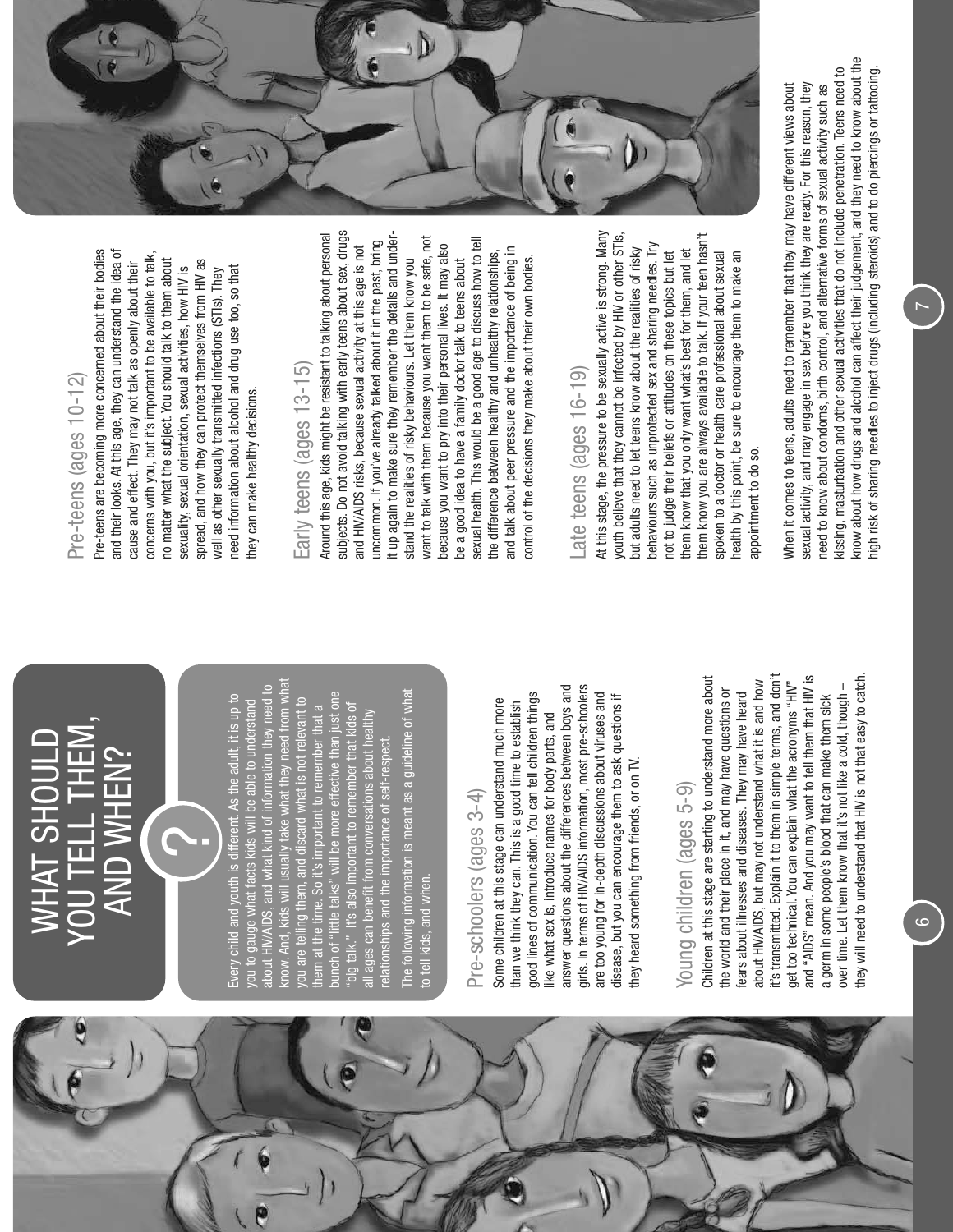| HIV/AIDS<br>BASIC FACTS                                                                                                                                                                                                                                                                                                                  |                                                                                                                                                                                                                           | The following information is some basic facts about HIV transmission and prevention. Not all of<br>the information is appropriate for all ages, but this will give you a good understanding about<br>HIV/AIDS to get conversations started.                                                | There is NO CURE for HIV or AIDS. There are some drugs that can slow down the disease so that<br>over time, your immune system grows weak and you can become sick with different illnesses<br>take part in any other activities that include contact with infected blood, semen, or vaginal fluid.<br>share sex toys with someone who has HIV without washing them properly before sharing,<br>Anyone can be infected with HIV no matter what age, sex, sexual orientation, race or ethnic<br>if left untreated, your immune system will no longer be able to defend your body from<br>infections, diseases or cancers which can kill you. Once this happens, you have AIDS.<br>origin. It's not who you are that puts you at risk for HIV infection. It's what you do.<br>have oral sex with someone who has HIV without using a condom or a dental dam<br>HIV is the Human Immunodeficiency Virus that causes AIDS, Acquired<br>HIV is a virus that attacks your immune system. Once the virus gets inside your body:<br>you stay healthier for a longer time. But these drugs cannot get rid of HIV or cure AIDS.<br>person gets into your bloodstream through a break, cut or tear in your skin.<br>You can get HIV if the blood, semen, or vaginal fluid of an infected<br>have vaginal or anal sex with someone who has HIV without using a condom<br>(A dental dam is a square piece of latex used to cover the anus or vagina.)<br>you may not feel or look sick for years, but you can still infect others<br>or without using a new condom on them for each user<br>The virus can get into your bloodstream if you:<br>Immune Deficiency Syndrome.<br>Prevention is the only defense.<br>THE BASICS | $\circ$  |
|------------------------------------------------------------------------------------------------------------------------------------------------------------------------------------------------------------------------------------------------------------------------------------------------------------------------------------------|---------------------------------------------------------------------------------------------------------------------------------------------------------------------------------------------------------------------------|--------------------------------------------------------------------------------------------------------------------------------------------------------------------------------------------------------------------------------------------------------------------------------------------|---------------------------------------------------------------------------------------------------------------------------------------------------------------------------------------------------------------------------------------------------------------------------------------------------------------------------------------------------------------------------------------------------------------------------------------------------------------------------------------------------------------------------------------------------------------------------------------------------------------------------------------------------------------------------------------------------------------------------------------------------------------------------------------------------------------------------------------------------------------------------------------------------------------------------------------------------------------------------------------------------------------------------------------------------------------------------------------------------------------------------------------------------------------------------------------------------------------------------------------------------------------------------------------------------------------------------------------------------------------------------------------------------------------------------------------------------------------------------------------------------------------------------------------------------------------------------------------------------------------------------------------------------------------------------------------------------------------|----------|
| make sure they understand what you've said. Adults can generally expect four different types of<br>important to listen to their question carefully, give a simple and direct answer, and check to<br>There are a lot of reasons why children will ask questions about HIV/AIDS. In all cases, it's<br>Answering questions.<br>questions: | These questions are fairly simple and usually result from a natural curiosity. For example, "What is<br>HN?", "How do people get AIDS?", and "Why do people die from AIDS?"<br>General curiosity and seeking information. | people. An example might be, "Can children get AIDS?" Describe to your child how the disease<br>Young children may be frightened by the things they hear about HIV/AIDS on TV or from other<br>is spread, as well as how it can be prevented.<br>Concern for their well-being.<br>$\Omega$ | to friends<br>and their larger family, such as cousins, aunts and uncles. They want to be reassured that the<br>A child's world is very small, starting with their immediate family, and then extending<br>to see how those around them react. They may question your past behaviour, use<br>uncomfortable talking about, some youth may ask questions or give opinions just<br>Although most kids seldom ask questions about things that they think adults are<br>people who are important to them are safe, and will always be safe.<br>Concern for their parents, family and friends.<br>give them the information they need.<br>response, or label people. The key is<br>but to be open and honest, and to<br>not to react in a negative manner,<br>words they know will elicit a<br>For reaction's sake.<br>$\bigoplus$<br>ၜ                                                                                                                                                                                                                                                                                                                                                                                                                                                                                                                                                                                                                                                                                                                                                                                                                                                                             | $\infty$ |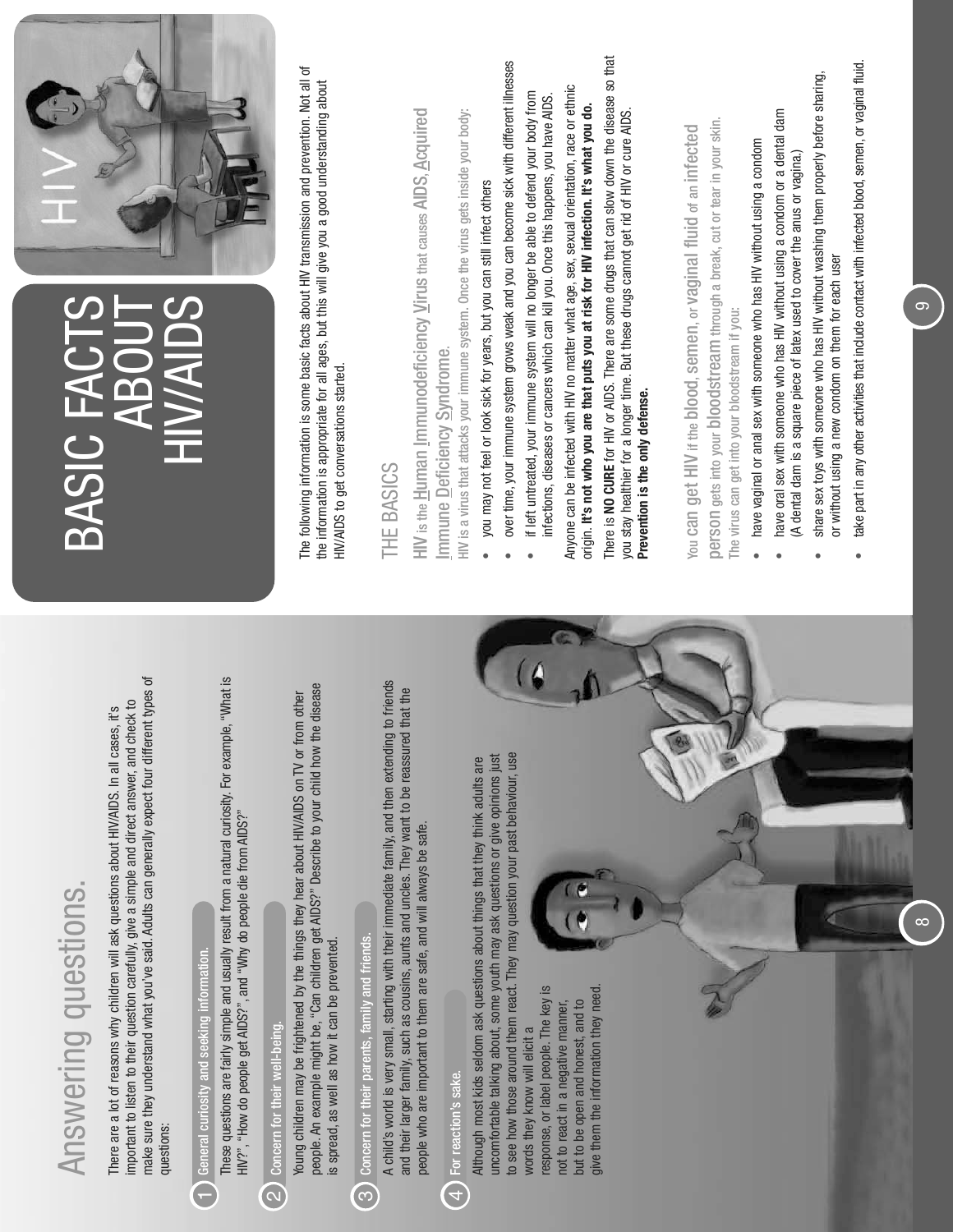

 $\Xi$ 

 $\pm$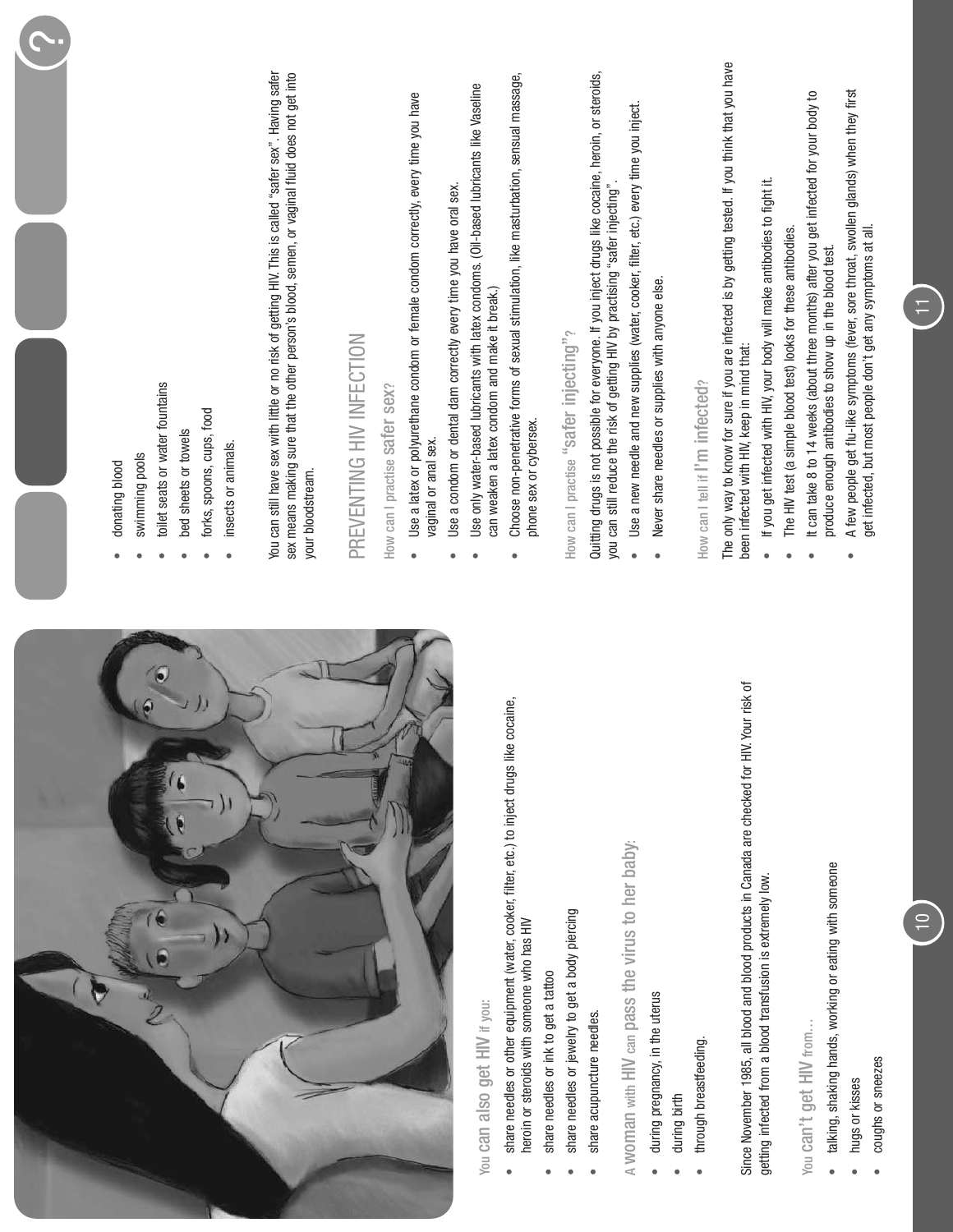| You may also take the risk of sharing a needle to inject drugs. About one quarter of all new HIV<br>infections occur among people who inject drugs. This is due to the invisible amounts of blood<br>that are in the needle or syringe (or other injection equipment such as cookers, water, cotton<br>when not under the influence. For example, you may not bother to use protection during sex,<br>filters, straws and pipes). If you use the same needle as someone who is infected with HIV,<br>might. When you drink or use drugs, you may not make the same decisions as you would<br>Yes! Alcohol or drugs won't infect you with HIV, but taking risks while you're drunk or high<br>and having unprotected sex is a common way of getting HIV. | What do I say if my partner does not want to use condoms?                                                                                                                                                     |
|---------------------------------------------------------------------------------------------------------------------------------------------------------------------------------------------------------------------------------------------------------------------------------------------------------------------------------------------------------------------------------------------------------------------------------------------------------------------------------------------------------------------------------------------------------------------------------------------------------------------------------------------------------------------------------------------------------------------------------------------------------|---------------------------------------------------------------------------------------------------------------------------------------------------------------------------------------------------------------|
|                                                                                                                                                                                                                                                                                                                                                                                                                                                                                                                                                                                                                                                                                                                                                         | You can try these:                                                                                                                                                                                            |
|                                                                                                                                                                                                                                                                                                                                                                                                                                                                                                                                                                                                                                                                                                                                                         | "I find putting on condoms very exciting."                                                                                                                                                                    |
|                                                                                                                                                                                                                                                                                                                                                                                                                                                                                                                                                                                                                                                                                                                                                         |                                                                                                                                                                                                               |
|                                                                                                                                                                                                                                                                                                                                                                                                                                                                                                                                                                                                                                                                                                                                                         | "Using condoms helps me relax and enjoy myself rather than worry about<br>the consequences."                                                                                                                  |
|                                                                                                                                                                                                                                                                                                                                                                                                                                                                                                                                                                                                                                                                                                                                                         | "I've heard that condoms help a man last longer."                                                                                                                                                             |
|                                                                                                                                                                                                                                                                                                                                                                                                                                                                                                                                                                                                                                                                                                                                                         | "Using condoms shows that we respect ourselves and each other."                                                                                                                                               |
| you shoot her/his infected blood into your bloodstream.                                                                                                                                                                                                                                                                                                                                                                                                                                                                                                                                                                                                                                                                                                 | consider other safer sexual activities that do not involve vaginal or anal intercourse, like kissing,<br>If you and your partner can't agree, consider your options carefully. If you still want to have sex, |
| How do I know if tattooing or piercing will be safe?                                                                                                                                                                                                                                                                                                                                                                                                                                                                                                                                                                                                                                                                                                    | massage, and masturbation, to name a few.                                                                                                                                                                     |
| The safest way to get a tattoo or piercing is to go to a professional. In tattooing or piercing, HIN                                                                                                                                                                                                                                                                                                                                                                                                                                                                                                                                                                                                                                                    | COMMON QUESTIONS AND SAMPLE ANSWERS                                                                                                                                                                           |
| can be transmitted by tiny, invisible particles of blood on equipment that has not been sterilized<br>correctly; and these particles can also be in the tattoo ink. Professional piercers use jewelry                                                                                                                                                                                                                                                                                                                                                                                                                                                                                                                                                   | When will HIV cause people to get AIDS?                                                                                                                                                                       |
| made of surgical steel or niobium and don't use stud guns. Professional tattooists pour ink<br>into new, disposable containers and use these containers only for your tattoo.                                                                                                                                                                                                                                                                                                                                                                                                                                                                                                                                                                           | infected with HN, it usually takes several years for the virus to multiply and cause serious damage<br>HIV attacks the immune system (the body's defense system against disease). If a person gets            |
| Professional piercers and tattooists:                                                                                                                                                                                                                                                                                                                                                                                                                                                                                                                                                                                                                                                                                                                   | to the immune system. After time, the immune system will no longer be able to defend the body<br>from deadly infections, diseases or cancers. This is when a person is said to have AIDS.                     |
| use sterile needles every time                                                                                                                                                                                                                                                                                                                                                                                                                                                                                                                                                                                                                                                                                                                          | What is SeXual intercourse ("having sex")?                                                                                                                                                                    |
| wear latex gloves                                                                                                                                                                                                                                                                                                                                                                                                                                                                                                                                                                                                                                                                                                                                       |                                                                                                                                                                                                               |
| have information about safety posted in the waiting area                                                                                                                                                                                                                                                                                                                                                                                                                                                                                                                                                                                                                                                                                                | involves their genital organs. Sex can be part of an intimate and loving relationship between<br>Sexual intercourse or having sex is a type of physical contact between two people which                      |
| give instructions on how to prevent infection (after-care)                                                                                                                                                                                                                                                                                                                                                                                                                                                                                                                                                                                                                                                                                              | mature individuals.                                                                                                                                                                                           |
| sterilize reusable equipment in an autoclave (a machine that uses very hot water to sterilize<br>equipment - equipment should be sterilized at 121°C [250°F] for 30 minutes).                                                                                                                                                                                                                                                                                                                                                                                                                                                                                                                                                                           | What does "heterosexual" mean?                                                                                                                                                                                |
|                                                                                                                                                                                                                                                                                                                                                                                                                                                                                                                                                                                                                                                                                                                                                         |                                                                                                                                                                                                               |
| NEGOTIATING SAFER SEX                                                                                                                                                                                                                                                                                                                                                                                                                                                                                                                                                                                                                                                                                                                                   | A person who is attracted to people of the opposite gender is called heterosexual. Some people<br>use the word "straight" when referring to people who are heterosexual.                                      |
| How do I talk about Using condoms?                                                                                                                                                                                                                                                                                                                                                                                                                                                                                                                                                                                                                                                                                                                      | What does "gay" mean?                                                                                                                                                                                         |
| It can be very difficult to talk about condoms or other safer sex practices, but it is very<br>important. Talk about safer sex before you have sex!                                                                                                                                                                                                                                                                                                                                                                                                                                                                                                                                                                                                     | A gay, or homosexual, person is attracted to people of the same gender. "Gay" is a term usually<br>used to refer to males who are attracted to other males. The word "lesbian" is usually used to             |
| How can I raise the subject with my partner?                                                                                                                                                                                                                                                                                                                                                                                                                                                                                                                                                                                                                                                                                                            | refer to females who are attracted to other females.                                                                                                                                                          |
| You can try these:                                                                                                                                                                                                                                                                                                                                                                                                                                                                                                                                                                                                                                                                                                                                      | Is HIV only a homosexual (gay) disease?                                                                                                                                                                       |
| "Don't you think that people these days need to always practise safer sex?"                                                                                                                                                                                                                                                                                                                                                                                                                                                                                                                                                                                                                                                                             | No. With HIV, it doesn't matter who you are, man or woman, heterosexual or homosexual.                                                                                                                        |
| "If our relationship is going to become sexual, we should use protection."                                                                                                                                                                                                                                                                                                                                                                                                                                                                                                                                                                                                                                                                              | It matters how you behave regarding sex and injection drug use.                                                                                                                                               |

13

12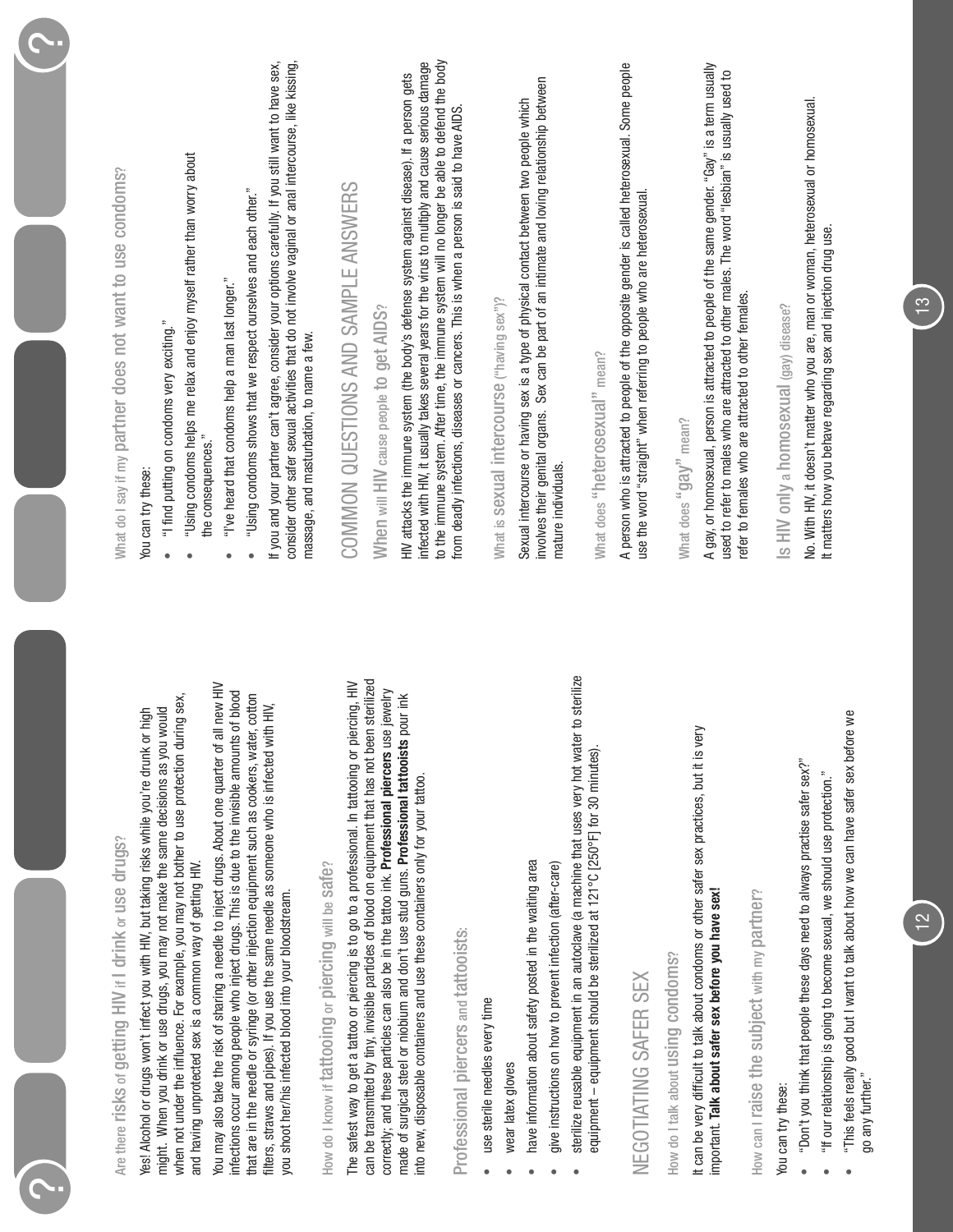| How do gay men get HIV?                                                                                                                                                                                                                                                                                                                                                                                                                                                                                                                                                                                                                                                                                                                      | How does a person know if he or she has HIV?                                                                                                                                                                                                                                                           |
|----------------------------------------------------------------------------------------------------------------------------------------------------------------------------------------------------------------------------------------------------------------------------------------------------------------------------------------------------------------------------------------------------------------------------------------------------------------------------------------------------------------------------------------------------------------------------------------------------------------------------------------------------------------------------------------------------------------------------------------------|--------------------------------------------------------------------------------------------------------------------------------------------------------------------------------------------------------------------------------------------------------------------------------------------------------|
| Just like anyone else. Any person can get HIV if he or she has unprotected sex, including vaginal,<br>oral, and anal sex, or by sharing needles with someone who has HIV. Like anyone else, some<br>gay men have unprotected anal or oral sex, and some share needles for injecting drugs.                                                                                                                                                                                                                                                                                                                                                                                                                                                   | The only way to know is to get a special blood test. People should talk to their doctors if they<br>are worried about HIV.                                                                                                                                                                             |
|                                                                                                                                                                                                                                                                                                                                                                                                                                                                                                                                                                                                                                                                                                                                              | How did the children who have HIV get it?                                                                                                                                                                                                                                                              |
| sex. Anal sex is the insertion of the penis into the anus of the sexual partner. This is known as a<br>HIV infection can be spread through both anal and vaginal intercourse, as well as through oral<br>high-risk behaviour, especially if a condom is not used as a barrier.<br>What is anal Sex (intercourse)?                                                                                                                                                                                                                                                                                                                                                                                                                            | her unborn child. The baby may also get infected while it is being born or through the mother's<br>If a woman who has HIV becomes pregnant, there is a chance that she will pass the virus on to<br>milk. Currently, very few children in Canada have HIV.                                             |
|                                                                                                                                                                                                                                                                                                                                                                                                                                                                                                                                                                                                                                                                                                                                              | How long do you live if you have HIV or AIDS?                                                                                                                                                                                                                                                          |
| considered to be a low-risk behaviour for transmitting HIV, but can be a high-risk behaviour<br>Oral sex is the licking or sucking of the male penis or the female vulva and vagina. This is<br>for transmitting other sexually transmitted infections.<br>What is Oral Sex?                                                                                                                                                                                                                                                                                                                                                                                                                                                                 | some longer. From the time when they are said to have "full-blown AIDS", the average time is<br>Starting from the time people first get infected, most will live 10 to 20 years, some shorter,<br>shorter, 1 to 2 years.                                                                               |
|                                                                                                                                                                                                                                                                                                                                                                                                                                                                                                                                                                                                                                                                                                                                              | Will there ever be a cure for HIV or AIDS?                                                                                                                                                                                                                                                             |
| What is masturbation?                                                                                                                                                                                                                                                                                                                                                                                                                                                                                                                                                                                                                                                                                                                        | Scientists all over the world are looking for a cure and a way to prevent HIV. They have not yet                                                                                                                                                                                                       |
| Masturbation is touching your own body to give yourself sexual pleasure. There is no risk of<br>getting HIV or any other disease or illness if you are only touching your own body.                                                                                                                                                                                                                                                                                                                                                                                                                                                                                                                                                          | day, it is hoped they will discover a cure and a vaccine. There are drugs available now that help<br>relieve some of the effects of HN. These drugs also help people with HIV or AIDS live longer, but<br>found a cure or a vaccine. However, they are learning more and more about this disease every |
| What is a condom? How does a condom protect you from getting HIV?                                                                                                                                                                                                                                                                                                                                                                                                                                                                                                                                                                                                                                                                            | do not cure HIV or AIDS.                                                                                                                                                                                                                                                                               |
| sexual intercourse. It can prevent the transmission of HIV from one person to another if it is<br>A condom is a thin piece of latex rubber or polyurethane that covers the entire penis during                                                                                                                                                                                                                                                                                                                                                                                                                                                                                                                                               | Can you get HIV from "French kissing"?                                                                                                                                                                                                                                                                 |
| used properly. It can also be used to prevent pregnancy since it stops the male's sperm from<br>reaching an ovum (egg) in the female's body.                                                                                                                                                                                                                                                                                                                                                                                                                                                                                                                                                                                                 | the saliva of an infected person to spread the infection to someone through a kiss. There are no<br>experts agree that kissing is OK and does not spread HIV because there is not enough virus in<br>No cases of infection through French kissing or open-mouth kissing have been reported. Most       |
| What happens to a person when he or she gets HIV?                                                                                                                                                                                                                                                                                                                                                                                                                                                                                                                                                                                                                                                                                            | reported cases of family members becoming infected from kissing a person with HIV.                                                                                                                                                                                                                     |
| with HIV may get sick with cancer, pneumonia or even brain damage. The advanced state of the<br>person<br>When someone first gets infected with HIV, the person usually feels well for many months and<br>possibly years. But, gradually, as the virus damages the immune system, the person may feel<br>disease is called AIDS. Even in this stage of sickness, people can recover to some extent and<br>tired, lose weight, and develop skin rashes and swollen glands. There are many medications<br>live for several years. Sooner or later, however, most people with AIDS get too sick for the<br>available that can help people to live longer and healthier lives with HIV. Eventually the<br>medication to work, and then they die. | now tested and treated. You cannot get HIV by donating blood, since only new, sterilized needles<br>In Canada, the chance of getting HIV through a blood transfusion is very small since all blood is<br>Can I get HIV from a blood transfusion?<br>are used.                                          |
| (Note: The early symptoms are so general and common that some kids who experience these<br>symptoms may think they have HIV. Reassure them that these symptoms are also caused by<br>less serious illnesses. For people with HIV, these symptoms often do not go away.)                                                                                                                                                                                                                                                                                                                                                                                                                                                                      |                                                                                                                                                                                                                                                                                                        |

15

14